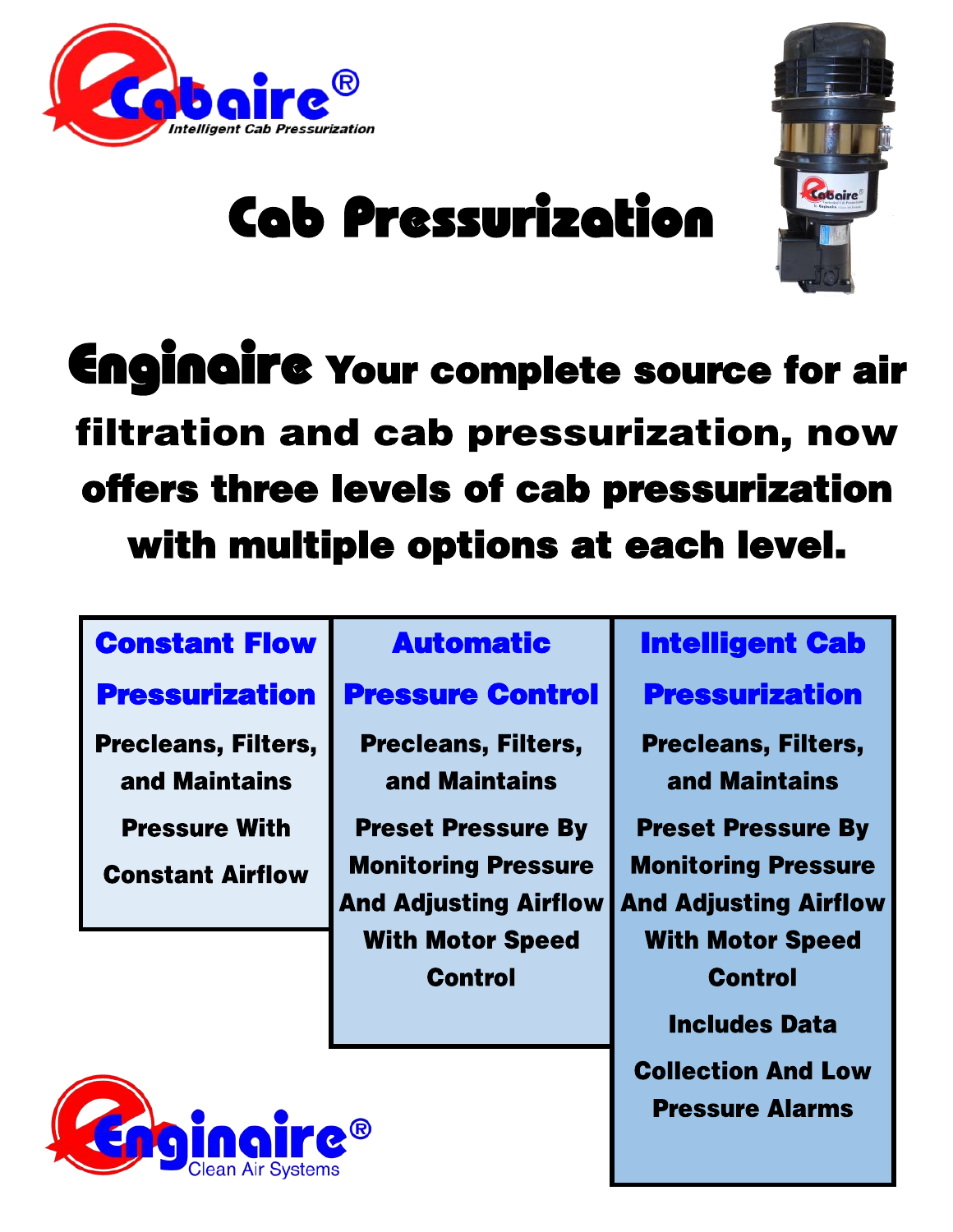### CFP - Constant Flow Pressurization

The Enginaire Cabaire® air pressurizer precleans and filters air going into machinery cabins and other enclosures like electronics compartments.

Positive pressure in the operators environment will force dirt out of the enclosure keeping the operator healthier and all the components cleaner.

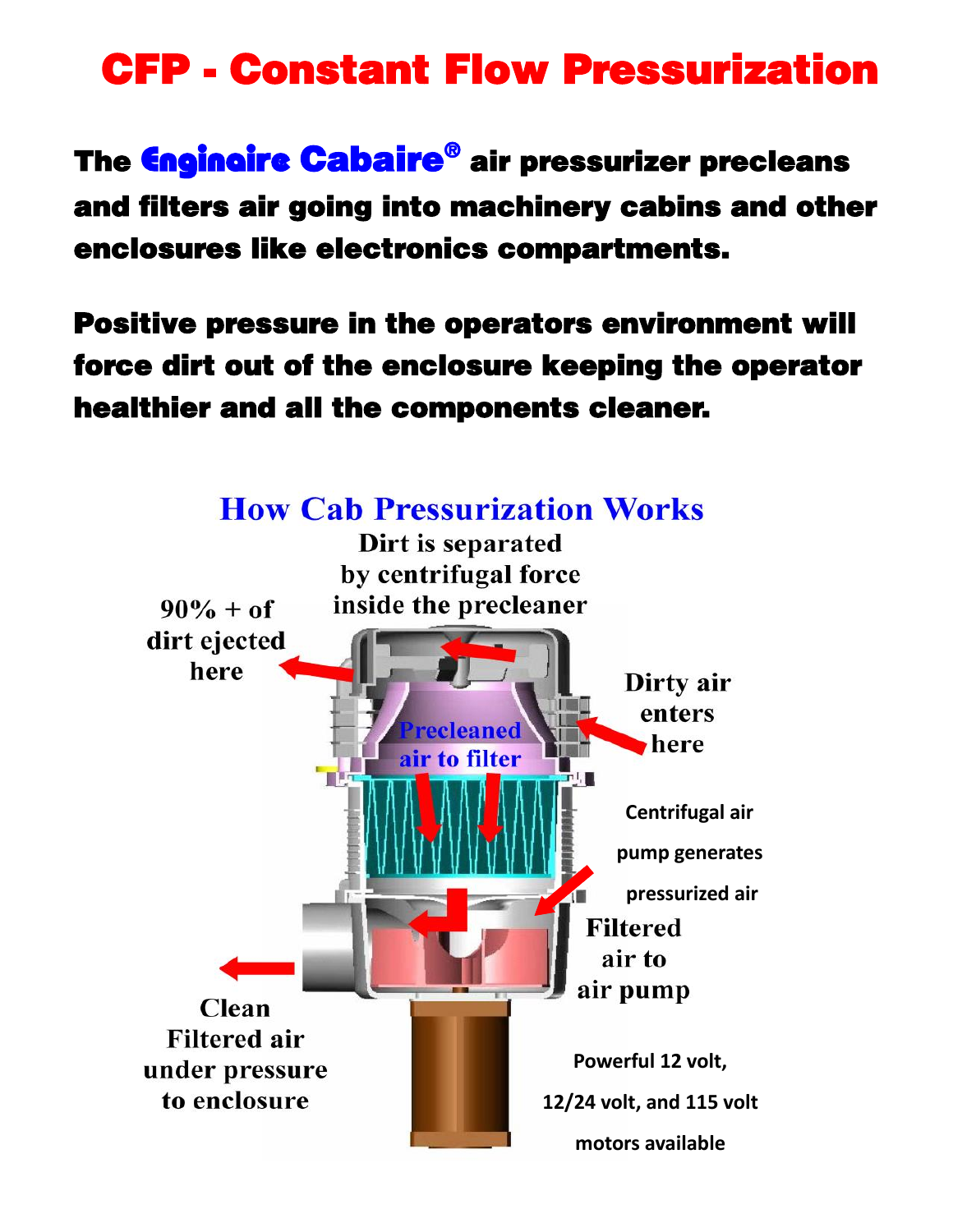### APC - Automatic Pressure Control



 The Cabaire APC utilizes Enginaire's long proven precleaner and filtration technology. Add to that a 10,000 hour brushless motor and our "smart

box" pressure sensitive motor control and you have state of the art cab pressurization.

The APC will monitor the air inside the cab and either speed up or slow down the high capacity air pump to maintain the preset (50 Pascal) pressure. When the machine first starts up the Cabaire will push up to 200 CFM of clean filtered air into the cab. When it senses that the pressure is reached, it slows down and runs whisper quiet while maintaining the preset pressure.

Cabaire pressurizers are available with paper, HEPA or activated charcoal elements (PO models have no elements).

Constant flow units available 12/24 v DC or 115 v AC

APC and ICP units available either 12 v or 24 v DC

Model EL Model APC-EL Model ICP-EL

Model PO Model APC-PO Model ICP-PO



Model S Model APC-S Model ICP-S